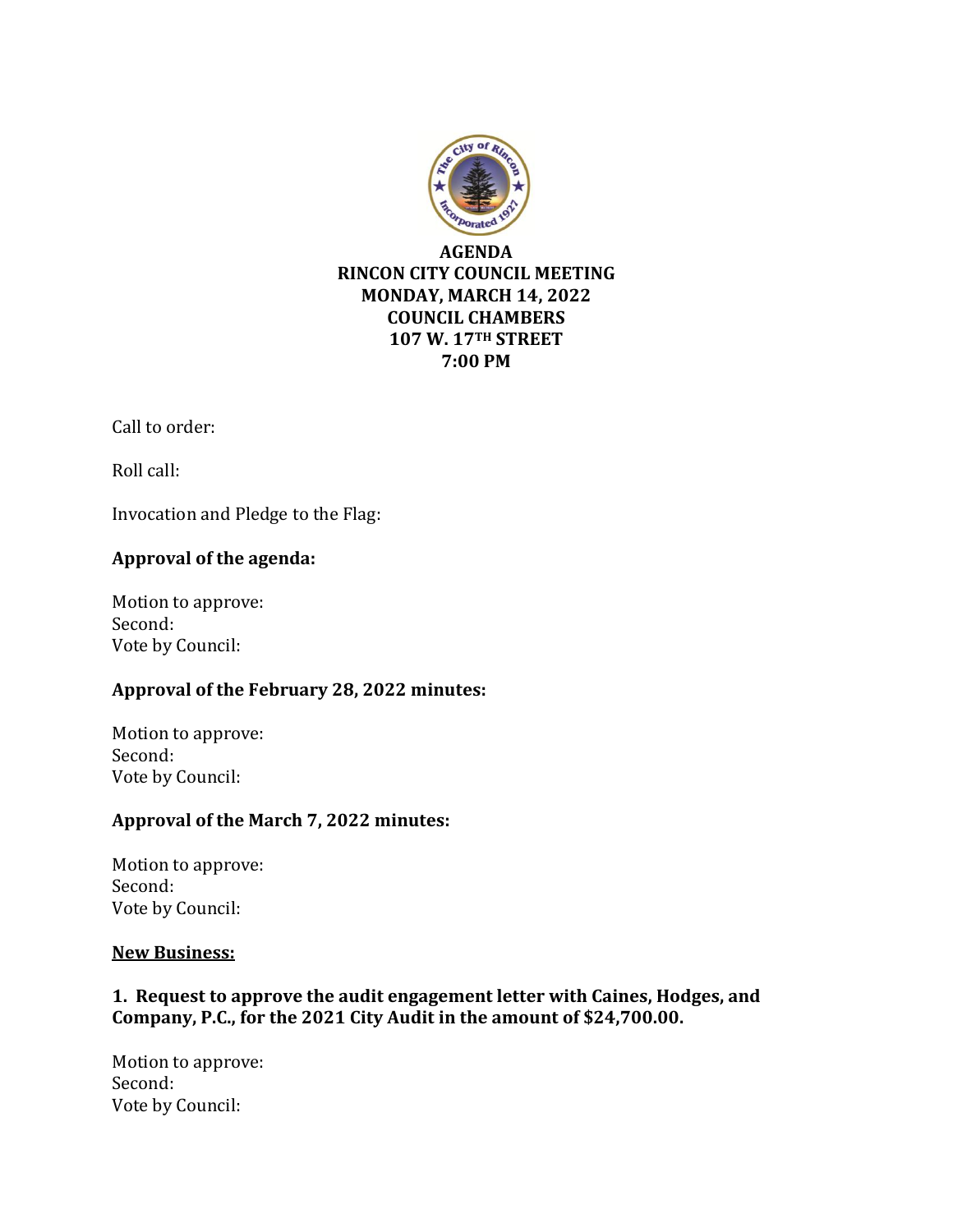## **2. Request approval to purchase 12 Tasers from Axon Enterprise, Inc. in the amount of \$32,115.13. LI #320.3200.542528**

Motion to approve: Second: Vote by Council:

## **3. Request approval to encumber the budgeted capital expenditures from year 2021.**

Motion to approve: Second: Vote by Council:

## **4. Discussion of an appointment of a City of Rincon representative to the Effingham County Industrial Development Authority Board.**

Motion to approve: Second: Vote by Council:

## **5. Administrative Reports:**

(b) City Engineer (h) Wastewater (c) Chief of Police (i) Finance (d) Fire Department (j) Lost Plantation (e) Building/Zoning Dept. (k) Mayor and Council (f) Recreation Dept.

(a) City Manager (g) Water/Sewer/Public Works

## **6. Executive session to discuss personnel, pending litigation, attorney client privilege, and real estate.**

Motion: Second: Vote by Council:

Motion to return to meeting: Second: Vote by Council:

### **7. Follow the statutes of executive session, to put on file an executive session affidavit and resolution.**

Motion to approve: Second: Vote by Council: